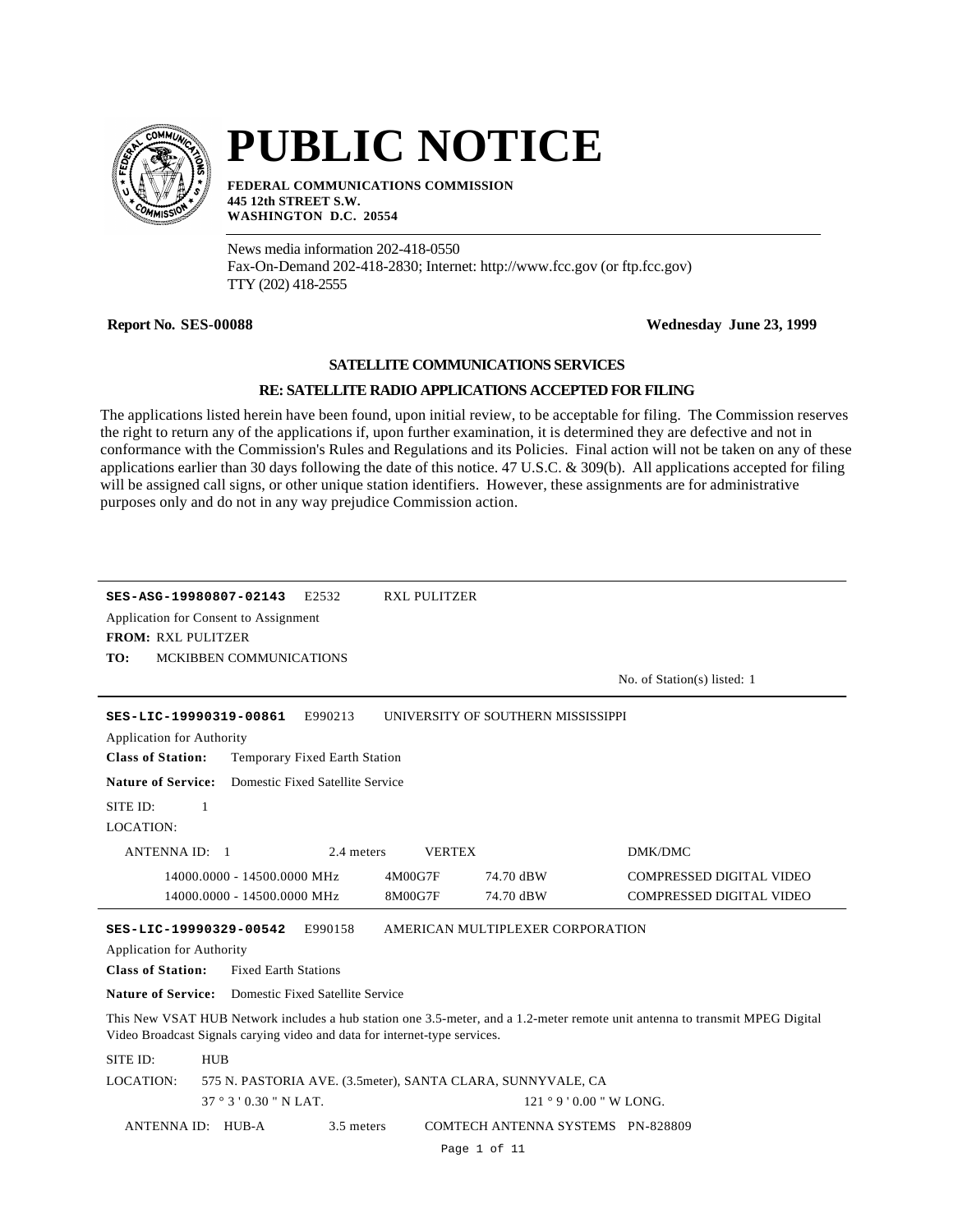| 11700.0000 - 12200.0000 MHz<br>14000.0000 - 14500.0000 MHz                                                                                                                                                                                                                                                                                                                                                                                                                                                                                                                              | 32M0G7W<br>32M0G7W                | 68.80 dBW                                  | DIGITAL VIDEO W/ASSOCIATED<br><b>AUDIO &amp; DATA SUB TDM</b><br>CHANNEL; (QPSK)   |
|-----------------------------------------------------------------------------------------------------------------------------------------------------------------------------------------------------------------------------------------------------------------------------------------------------------------------------------------------------------------------------------------------------------------------------------------------------------------------------------------------------------------------------------------------------------------------------------------|-----------------------------------|--------------------------------------------|------------------------------------------------------------------------------------|
| SITE ID:<br>REMOTE 1.2M                                                                                                                                                                                                                                                                                                                                                                                                                                                                                                                                                                 |                                   |                                            |                                                                                    |
| LOCATION:                                                                                                                                                                                                                                                                                                                                                                                                                                                                                                                                                                               |                                   |                                            |                                                                                    |
| ANTENNA ID: 1.2M<br>1.2 meters                                                                                                                                                                                                                                                                                                                                                                                                                                                                                                                                                          |                                   | <b>CHANNEL MASTER</b>                      | 6322                                                                               |
| 11700.0000 - 12200.0000 MHz<br>14000.0000 - 14500.0000 MHz                                                                                                                                                                                                                                                                                                                                                                                                                                                                                                                              | 3M0G7E<br>3M0G7E                  | 46.50 dBW                                  | FDMA/ SCPC/ MCPC DATA SERV.<br>UP TO 5X 512KB/S AGGREGATE<br>OR NX64 KBLS; (OQPSK) |
| E880791<br>SES-LIC-19990419-00869<br><b>Application for Authority</b><br><b>Class of Station:</b><br><b>Fixed Earth Stations</b>                                                                                                                                                                                                                                                                                                                                                                                                                                                        |                                   |                                            | STATE OF WISCONCIN - EDUCATIONAL COMMUNICATIONS BOARD                              |
| <b>Nature of Service:</b> Domestic Fixed Satellite Service                                                                                                                                                                                                                                                                                                                                                                                                                                                                                                                              |                                   |                                            |                                                                                    |
| SITE ID:<br>1                                                                                                                                                                                                                                                                                                                                                                                                                                                                                                                                                                           |                                   |                                            |                                                                                    |
| LOCATION:<br>3319 W. BELTLINE HIGHWAY, DANE, MADISON, WI                                                                                                                                                                                                                                                                                                                                                                                                                                                                                                                                |                                   |                                            |                                                                                    |
| 43°2'5.00" N LAT.                                                                                                                                                                                                                                                                                                                                                                                                                                                                                                                                                                       |                                   |                                            | $89°25'58.00''$ W LONG.                                                            |
| ANTENNA ID: A<br>5.6 meters                                                                                                                                                                                                                                                                                                                                                                                                                                                                                                                                                             | <b>ANDREW</b>                     |                                            | ESA56-124                                                                          |
| 14000.0000 - 14500.0000 MHz                                                                                                                                                                                                                                                                                                                                                                                                                                                                                                                                                             | 36M0F3F                           | 79.00 dBW                                  | FM; ANALOG VIDEO WITH<br><b>AURAL SUBCARRIER</b>                                   |
| 11700.0000 - 12200.0000 MHz                                                                                                                                                                                                                                                                                                                                                                                                                                                                                                                                                             | 36M0F3F                           |                                            | FM; ANALOG VIDEO WITH<br><b>AURAL SUBCARRIER</b>                                   |
| E990178<br>SES-LIC-19990422-00667<br><b>Application for Authority</b><br><b>Class of Station:</b><br><b>Fixed Earth Stations</b><br><b>Nature of Service:</b><br>Domestic Fixed Satellite Service, International Fixed Satellite Service<br>New application for authority to operate a 5.5-meter Ku-band fixed earth station to provide digital video service via ALSAT and<br>SatMex 5 (Mexican licensed) on a common carrier basis.<br>SITE ID:<br>1<br>LOCATION:<br>20 LEONBERG, BLDG. E, BUTLER, CRANBERRY TWP., PA<br>$40^{\circ}42'25.00''$ N LAT.<br>ANTENNA ID: 1<br>5.5 meters | SATCOM SYSTEMS INC.<br><b>RSI</b> |                                            | $80^{\circ}$ 5 ' 44.00 " W LONG.<br>551KS                                          |
| SES-LIC-19990426-00868<br>E890111<br><b>Application for Authority</b><br><b>Class of Station:</b><br><b>Fixed Earth Stations</b>                                                                                                                                                                                                                                                                                                                                                                                                                                                        |                                   | THE CURATORS OF THE UNIVERSITY OF MISSOURI |                                                                                    |
| <b>Nature of Service:</b><br>Domestic Fixed Satellite Service                                                                                                                                                                                                                                                                                                                                                                                                                                                                                                                           |                                   |                                            |                                                                                    |
| $\mathbf{1}$<br>SITE ID:                                                                                                                                                                                                                                                                                                                                                                                                                                                                                                                                                                |                                   |                                            |                                                                                    |
| LOCATION:<br>301 FINE ARTS BUILDING, 5015 HOLMES, JACKSON, KANSAS CITY, MO                                                                                                                                                                                                                                                                                                                                                                                                                                                                                                              |                                   |                                            |                                                                                    |
| 39 ° 2 ' 6.00 " N LAT.                                                                                                                                                                                                                                                                                                                                                                                                                                                                                                                                                                  |                                   |                                            | 94 ° 34 ' 38.00 " W LONG.                                                          |
| ANTENNA ID: UMKC-IVN<br>7.7 meters                                                                                                                                                                                                                                                                                                                                                                                                                                                                                                                                                      |                                   | <b>SCIENTIFIC ATLANTA</b>                  | 8107-7.7                                                                           |
| 14000.0000 - 14500.0000 MHz                                                                                                                                                                                                                                                                                                                                                                                                                                                                                                                                                             | 36000F9                           | 83.00 dBW                                  | <b>COMPRESSED VIDEO WITH</b><br><b>ASSOCIATED AUDIO</b>                            |
| 11700.0000 - 12200.0000 MHz                                                                                                                                                                                                                                                                                                                                                                                                                                                                                                                                                             |                                   |                                            | <b>COMPRESSED VIDEO WITH</b><br><b>ASSOCIATED AUDIO</b>                            |
| SES-LIC-19990504-00876<br>E990194<br>Application for Authority                                                                                                                                                                                                                                                                                                                                                                                                                                                                                                                          |                                   |                                            | LORAL SPACECOM CORPORATION (d/b/a LORAL SKYNET)                                    |

**Class of Station:** Fixed Earth Stations

**Nature of Service:** Domestic Fixed Satellite Service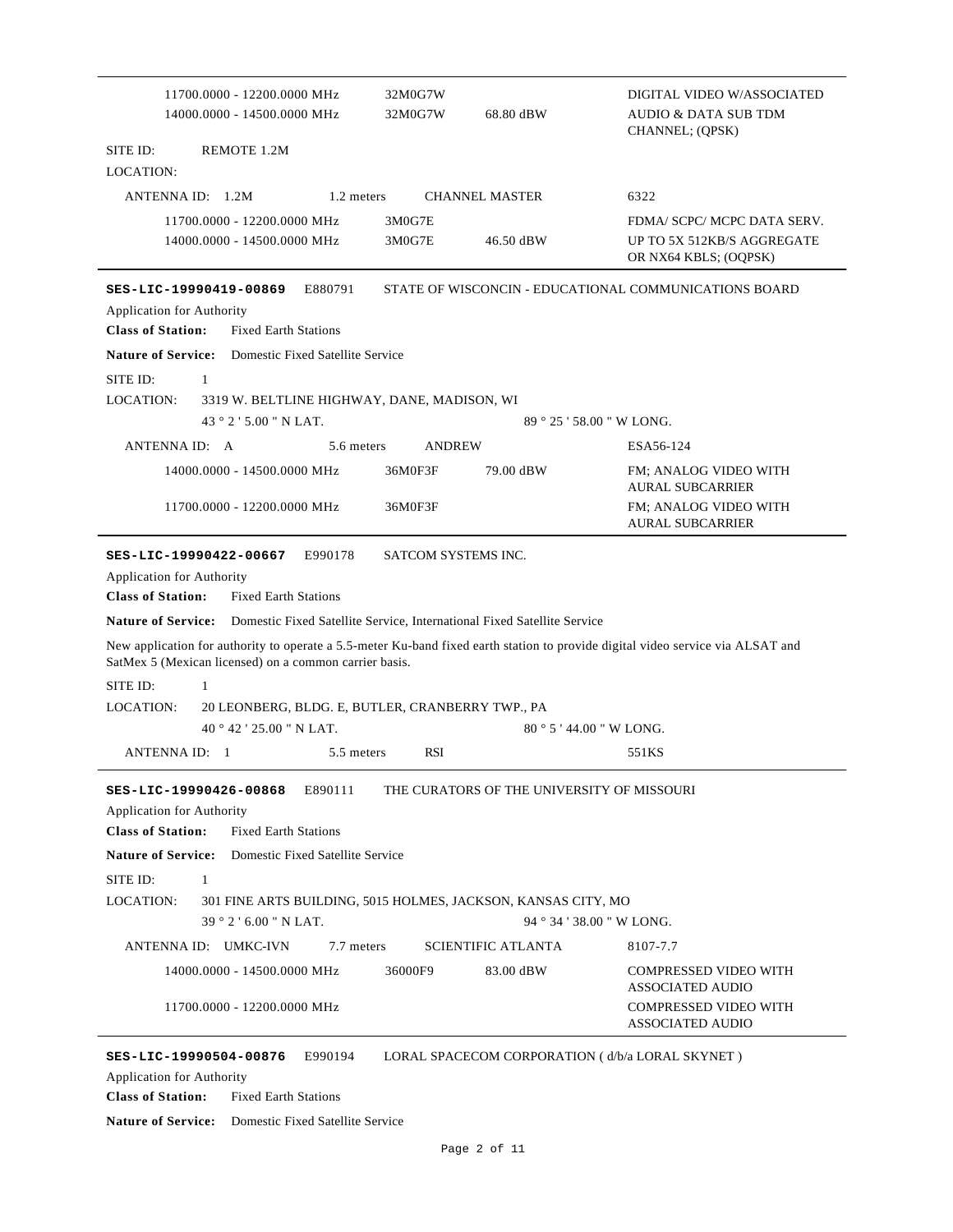## LOCATION: 40 ° 39 ' 5.00 " N LAT. SITE ID: 1 P.O. BOX 7018, SOMERSET, BEDMINSTER, NJ 74 ° 38 ' 38.00 " W LONG. ANTENNA ID: 1 4.6 meters ANDREW ES46-CCP4 5925.0000 - 6170.0000 MHz 1M85G7W 60.00 dBW 1.5 MBPS, BPSK, 1/2 FEC 5925.0000 - 6170.0000 MHz 36M0G7W 55.00 dBW 45 MBPS, BPSK, 3/4 FEC 3700.0000 - 4200.0000 MHz 1M85G7W 1.5 MBPS, BPSK, 1/2 FEC 3700.0000 - 4200.0000 MHz 36M0G7W 45 MBPS, BPSK, 3/4 FEC **SES-LIC-19990509-00817** E990196 STATE OF WYOMING **Class of Station:** Temporary Fixed Earth Station Application for Authority **Nature of Service:** Domestic Fixed Satellite Service A new application for a 3.7-meter C-band temporary-fixed earth station to provide data for internet access, via ALSAT satellite on a non-common carrier basis. LOCATION: SITE ID: 1 **SES-LIC-19990509-00820** E990197 STATE OF WYOMING **Class of Station:** Temporary Fixed Earth Station Application for Authority **Nature of Service:** Domestic Fixed Satellite Service A new application for a 3.7-meter C-band temporary-fixed earth station to provide data for internet access, via ALSAT satellite on a non-common carrier basis. LOCATION: SITE ID: 1 **SES-LIC-19990509-00821** E990198 STATE OF WYOMING **Class of Station:** Temporary Fixed Earth Station Application for Authority **Nature of Service:** Domestic Fixed Satellite Service A new application for a 3.7-meter C-band temporary-fixed earth station to provide data for internet access, via ALSAT satellite on a non-common carrier basis. LOCATION:  $SITE ID: 1$ **SES-LIC-19990509-00823** E990199 STATE OF WYOMING **Class of Station:** Temporary Fixed Earth Station Application for Authority **Nature of Service:** Domestic Fixed Satellite Service A new application for a 3.7-meter C-band temporary-fixed earth station to provide data for internet access, via ALSAT satellite on a non-common carrier basis. LOCATION: SITE ID: 1 **SES-LIC-19990509-00830** E990200 STATE OF WYOMING Application for Authority

**Class of Station:** Temporary Fixed Earth Station

**Nature of Service:** Domestic Fixed Satellite Service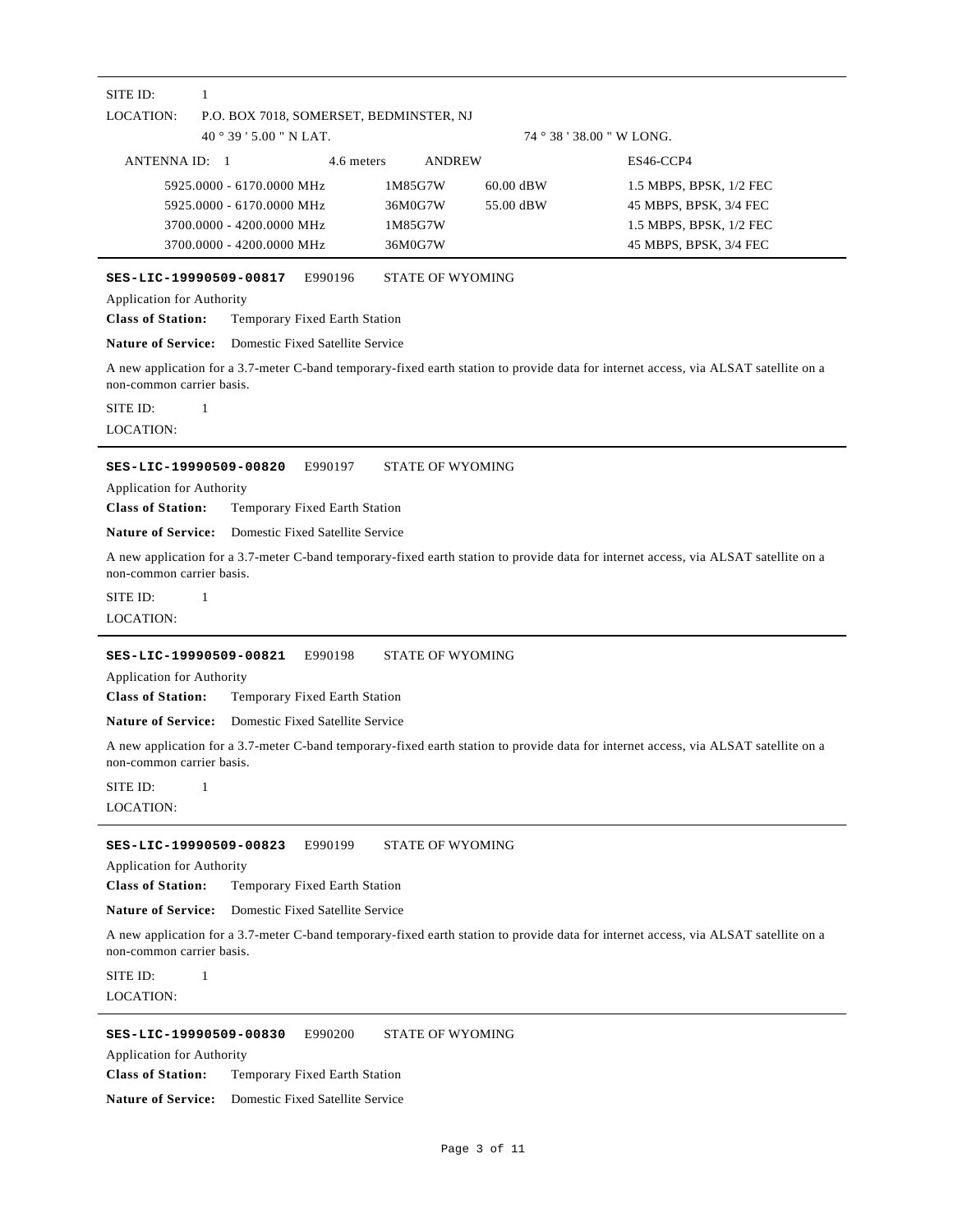A new application for a 3.7-meter C-band temporary-fixed earth station to provide data for internet access, via ALSAT satellite on a non-common carrier basis.

LOCATION: SITE ID: 1

**SES-LIC-19990509-00833** E990201 STATE OF WYOMING

Application for Authority

**Class of Station:** Temporary Fixed Earth Station

**Nature of Service:** Domestic Fixed Satellite Service

LOCATION: SITE ID: 1

**SES-LIC-19990509-00837** E990202 STATE OF WYOMING

Application for Authority

**Class of Station:** Temporary Fixed Earth Station

**Nature of Service:** Domestic Fixed Satellite Service

A new application for a 3.7-meter C-band temporary-fixed earth station to provide data for internet access, via ALSAT satellite on a non-common carrier basis.

LOCATION: SITE ID: 1

#### **SES-LIC-19990509-00840** E990203 STATE OF WYOMING

Application for Authority

**Class of Station:** Temporary Fixed Earth Station

**Nature of Service:** Domestic Fixed Satellite Service

A new application for a 3.7-meter C-band temporary-fixed earth station to provide data for internet access, via ALSAT satellite on a non-common carrier basis.

LOCATION: SITE ID: 1

#### **SES-LIC-19990509-00844** E990205 STATE OF WYOMING

Application for Authority

**Class of Station:** Temporary Fixed Earth Station

**Nature of Service:** Domestic Fixed Satellite Service

A new application for a 3.7-meter C-band temporary-fixed earth station to provide data for internet access, via ALSAT satellite on a non-common carrier basis.

LOCATION: SITE ID: 1

#### **SES-LIC-19990509-00846** E990206 STATE OF WYOMING

Application for Authority

**Class of Station:** Temporary Fixed Earth Station

**Nature of Service:** Domestic Fixed Satellite Service

A new application for a 3.7-meter C-band temporary-fixed earth station to provide data for internet access, via ALSAT satellite on a non-common carrier basis.

LOCATION: SITE ID: 1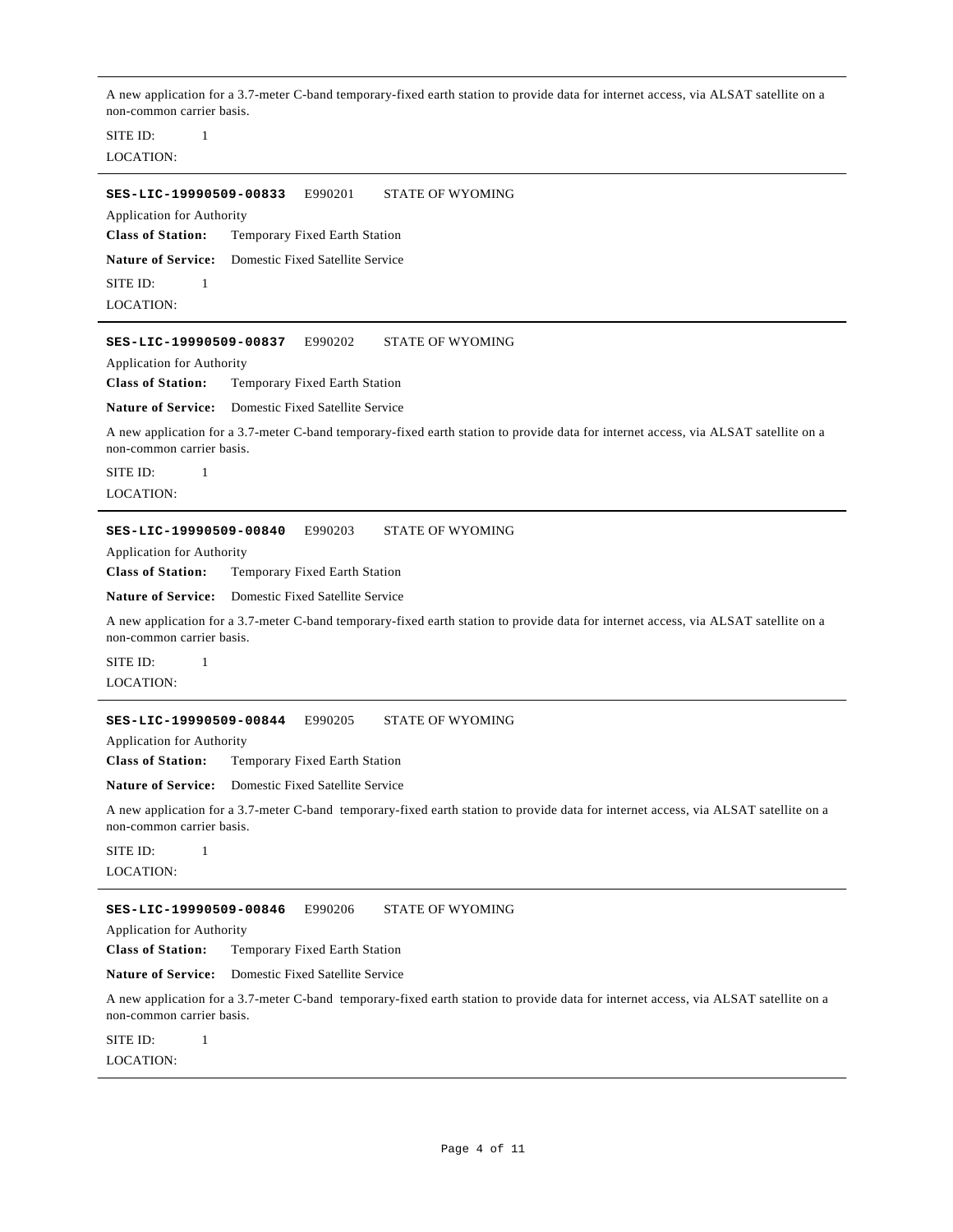**SES-LIC-19990509-00848** E990207 STATE OF WYOMING **Class of Station:** Temporary Fixed Earth Station Application for Authority **Nature of Service:** Domestic Fixed Satellite Service A new application for a 3.7-meter C-band temporary-fixed earth station to provide data for internet access, via ALSAT satellite on a non-common carrier basis. LOCATION: SITE ID: 1 **SES-LIC-19990509-00849** E990208 STATE OF WYOMING **Class of Station:** Temporary Fixed Earth Station Application for Authority **Nature of Service:** Domestic Fixed Satellite Service A new application for a 3.7-meter C-band temporary-fixed earth station to provide data for internet access, via ALSAT satellite on a non-common carrier basis. LOCATION: SITE ID: 1 **SES-LIC-19990509-00850** E990209 STATE OF WYOMING **Class of Station:** Temporary Fixed Earth Station Application for Authority **Nature of Service:** Domestic Fixed Satellite Service A new application for a 3.7-meter C-band temporary-fixed earth station to provide data for internet access, via ALSAT satellite on a non-common carrier basis. LOCATION:  $SITE ID: 1$ **SES-LIC-19990509-00852** E990210 STATE OF WYOMING **Class of Station:** Temporary Fixed Earth Station Application for Authority **Nature of Service:** Domestic Fixed Satellite Service A new application for a 3.7-meter C-band temporary-fixed earth station to provide data for internet access, via ALSAT satellite on a non-common carrier basis. LOCATION: SITE ID: 1 **SES-LIC-19990509-00853** E990211 STATE OF WYOMING **Class of Station:** Temporary Fixed Earth Station Application for Authority

**Nature of Service:** Domestic Fixed Satellite Service

A new application for a 3.7-meter C-band temporary-fixed earth station to provide data for internet access, via ALSAT satellite on a non-common carrier basis.

LOCATION: SITE ID: 1

#### **SES-LIC-19990509-00859** E990212 STATE OF WYOMING

Application for Authority

**Class of Station:** Temporary Fixed Earth Station

#### **Nature of Service:** Domestic Fixed Satellite Service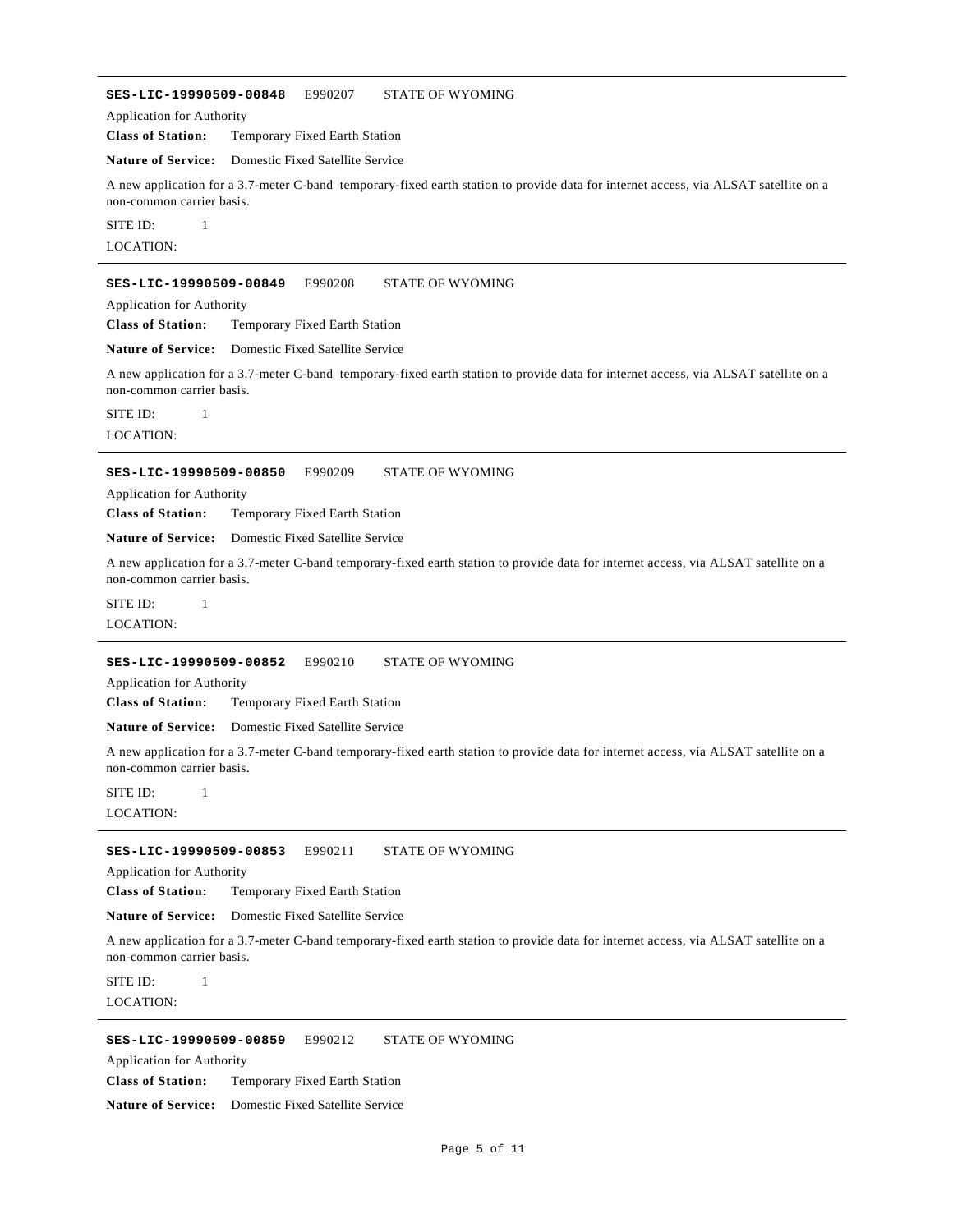A new application for a 3.7-meter C-band temporary-fixed earth station to provide data for internet access, via ALSAT satellite on a non-common carrier basis. LOCATION: SITE ID: 1 ANTENNA ID: A1 3.7 meters MIRALITE 372 T/R 5925.0000 - 6425.0000 MHz 180KG7D 44.00 dBW QPSK, 1/2 RATE FEC - DATA **SES-LIC-19990525-00795** E990191 MEDIA DVX, L.L.C. **Class of Station:** Blanket Earth Stations Application for Authority **Nature of Service:** Domestic Fixed Satellite Service This New VSAT to VSAT Network Systems consists of a 1.8 meter, and a 2.4 meter Vsat operating without a Hub station. LOCATION: SITE ID: REMOTE 1 ANTENNA ID: REMOTE 1A 1.8 meters PRODELIN SERIES 1184 4M82G7F 61.30 dBW DIGITAL, QPSK, FEC 1/2 -COMPRESSED VIDEO 14000.0000 - 14500.0000 MHz 4M82G7F DIGITAL, QPSK, FEC 1/2 -COMPRESSED VIDEO 11700.0000 - 12200.0000 MHz LOCATION: SITE ID: REMOTE 2 ANTENNA ID: REMOTE 2A 2.4 meters PRODELIN SERIES 4M82G7F 61.40 dBW DIGITAL, QPSK, FEC 1/2 -COMPRESSED VIDEO 14000.0000 - 14500.0000 MHz 4M82G7F DIGITAL, QPSK, FEC 1/2 - COMPRESSED VIDEO 11700.0000 - 12200.0000 MHz **SES-LIC-19990601-00752** E880380 DCI II, INC. **Class of Station:** Temporary Fixed Earth Station Application for Authority **Nature of Service:** Domestic Fixed Satellite Service, International Fixed Satellite Service LOCATION:  $SITE ID: 1$ ANTENNA ID: 1 2.4 meters ANDREW CORP. 203197 14000.0000 - 14500.0000 MHz 36M0F3F 76.50 dBW 14000.0000 - 14500.0000 MHz 24M0F3F 76.50 dBW 14000.0000 - 14500.0000 MHz 40K0F3E 46.00 dBW **SES-LIC-19990601-00804** E890197 DCI II, INC. **Class of Station:** Fixed Earth Stations Application for Authority **Nature of Service:** Domestic Fixed Satellite Service, International Fixed Satellite Service "Reinstatement" application to operate one 2.4-meter and two 5.0-meter antennas to provide analog video with associated audio, multiple audio, voice and data services via ALSAT, ANIK E1, ANIK E2, ORION F1, PAS-2R, New Skies Satellite, N.V. 803, 806 & K, and INTELSAT AOR satellites (INTELSAT is for international service only) on a non-common carrier basis. LOCATION: SITE ID: 1 WASHINGTON, DC

| 38°54'19.00"N LAT. |                      |                             | $77°2'$ 48.00 " W LONG. |                  |           |                            |
|--------------------|----------------------|-----------------------------|-------------------------|------------------|-----------|----------------------------|
|                    | ANTENNA ID: MICRODYN |                             | 5 meters                | <b>MICRODYNE</b> |           | PR-164                     |
|                    |                      | 14000.0000 - 14500.0000 MHz |                         | 36M0F3F          | 81.40 dBW | VIDEO AND ASSOCIATED AUDIO |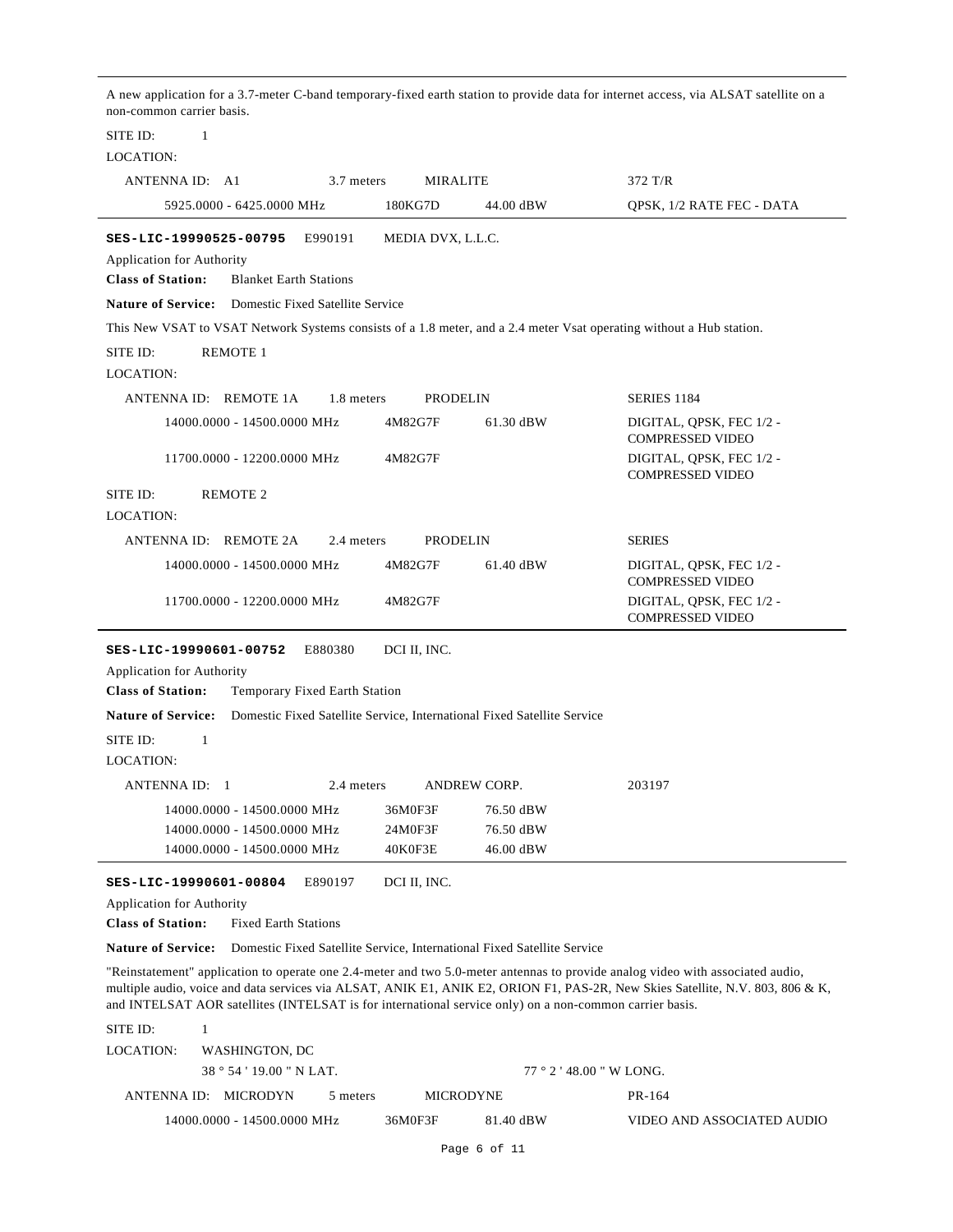|                   | 14000.0000 - 14500.0000 MHz |            | 24M0F3F | 81.40 dBW              | VIDEO AND ASSOCIATED AUDIO        |
|-------------------|-----------------------------|------------|---------|------------------------|-----------------------------------|
|                   | 14000.0000 - 14500.0000 MHz |            | 230KF8E | 61.30 dBW              | <b>MULTIPLE AUDIO</b>             |
|                   | 14000.0000 - 14500.0000 MHz |            | 50K0F3F | 53.30 dBW              | <b>VOICE</b>                      |
|                   | 14000.0000 - 14500.0000 MHz |            | 50K0F2D | 53.30 dBW              | <b>DATA</b>                       |
|                   | 11700.0000 - 12200.0000 MHz |            | 36M0F3F |                        | <b>VIDEO AND ASSOICATED AUDIO</b> |
|                   | 11700.0000 - 12200.0000 MHz |            | 24M0F3F |                        | VIDEO AND ASSOCIATED AUDIO        |
|                   | 11700.0000 - 12200.0000 MHz |            | 230KF8E |                        | <b>MULTIPLE AUDIO</b>             |
|                   | 11700.0000 - 12200.0000 MHz |            | 50K0F8F |                        | <b>VOICE</b>                      |
|                   | 11700.0000 - 12200.0000 MHz |            | 50K0F2D |                        | <b>DATA</b>                       |
| ANTENNA ID: LUCAS |                             | 2.4 meters |         | <b>LUCAS AEROSPACE</b> | 2402                              |
|                   | 14000.0000 - 14500.0000 MHz |            | 36M0F3F | 81.40 dBW              | VIDEO AND ASSOCIATED AUDIO        |
|                   | 14000.0000 - 14500.0000 MHz |            | 24M0F3F | 81.40 dBW              | VIDEO AND ASSOCIATED AUDIO        |
|                   | 14000.0000 - 14500.0000 MHz |            | 230KF8E | 61.30 dBW              | <b>MULTIPLE AUDIO</b>             |
|                   | 14000.0000 - 14500.0000 MHz |            | 50K0F3F | 53.30 dBW              | <b>VOICE</b>                      |
|                   | 14000.0000 - 14500.0000 MHz |            | 50K0F2D | 53.30 dBW              | <b>DATA</b>                       |
|                   | 11700.0000 - 12200.0000 MHz |            | 36M0F3F |                        | VIDEO AND ASSOCIATED AUDIO        |
|                   | 11700.0000 - 12200.0000 MHz |            | 24M0F3F |                        | VIDEO AND ASSOCIATED AUDIO        |
|                   | 11700.0000 - 12200.0000 MHz |            | 230KF8E |                        | <b>MULTIPLE AUDIO</b>             |
|                   | 11700.0000 - 12200.0000 MHz |            | 50K0F3F |                        | <b>VOICE</b>                      |
|                   | 11700.0000 - 12200.0000 MHz |            | 50K0F2D |                        | <b>VOICE</b>                      |
| ANTENNA ID: RSI   |                             | 5 meters   |         | RSI, INC. SATCOM       | 500 KS                            |
|                   | 14000.0000 - 14500.0000 MHz |            | 36M0F3F | 81.40 dBW              | <b>VIDEO AND ASSOCIATED AUDIO</b> |
|                   | 14000.0000 - 14500.0000 MHz |            | 24M0F3F | 81.40 dBW              | VIDEO AND ASSOCIATED AUDIO        |
|                   | 14000.0000 - 14500.0000 MHz |            | 230KF8E | 61.30 dBW              | <b>MULTIPLE AUDIO</b>             |
|                   | 14000.0000 - 14500.0000 MHz |            | 50K0F3F | 53.30 dBW              | <b>VOICE</b>                      |
|                   | 14000.0000 - 14500.0000 MHz |            | 50K0F2D | 53.30 dBW              | <b>DATA</b>                       |
|                   | 11700.0000 - 12200.0000 MHz |            | 36M0F3F |                        | VIDEO AND ASSOCIATED AUDIO        |
|                   | 11700.0000 - 12200.0000 MHz |            | 24M0F3F |                        | VIDEO AND ASSOCIATED AUDIO        |
|                   | 11700.0000 - 12200.0000 MHz |            | 230KF8E |                        | <b>MULTIPLE AUDIO</b>             |
|                   | 11700.0000 - 12200.0000 MHz |            | 50K0F3F |                        | <b>VOICE</b>                      |
|                   | 11700.0000 - 12200.0000 MHz |            | 50K0F2D |                        | <b>DATA</b>                       |
|                   |                             |            |         |                        |                                   |

**SES-MOD-19990323-00459** E980340 DIRECTV ENTERPRISES, INC.

Application for Modification

**Class of Station:** Fixed Earth Stations

**Nature of Service:** Direct Broadcast Satellite Service

Modification filed to add another identical 11.3-meter antenna.

```
SITE ID: 1
```
LOCATION: 12800 CULVER BLVD., LOS ANGELES, LOS ANGELES, CA

| $33^{\circ}59'1.00''$ N LAT. |             |                   | $118°25'26.00''$ W LONG. |                    |
|------------------------------|-------------|-------------------|--------------------------|--------------------|
| ANTENNA ID: 1                | 11.3 meters | <b>COMSAT RSI</b> |                          | 1100KS             |
| 17300.0000 - 17800.0000 MHz  |             | 24M0G7W           | 90.90 dBW                | Digital Television |
| 12200.0000 - 12700.0000 MHz  |             | 24M0G7W           | $0.00$ dBW               | Digital Television |
| ANTENNA ID: 2                | 11.3 meters | RSI SATCOM TECH.  |                          | 1100KS             |

**SES-MOD-19990414-00739** E910613 KTRK TELEVISION, INC.

Application for Modification

**Class of Station:** Temporary Fixed Earth Station

**Nature of Service:** Domestic Fixed Satellite Service

"MOD" to add emission designator and related service.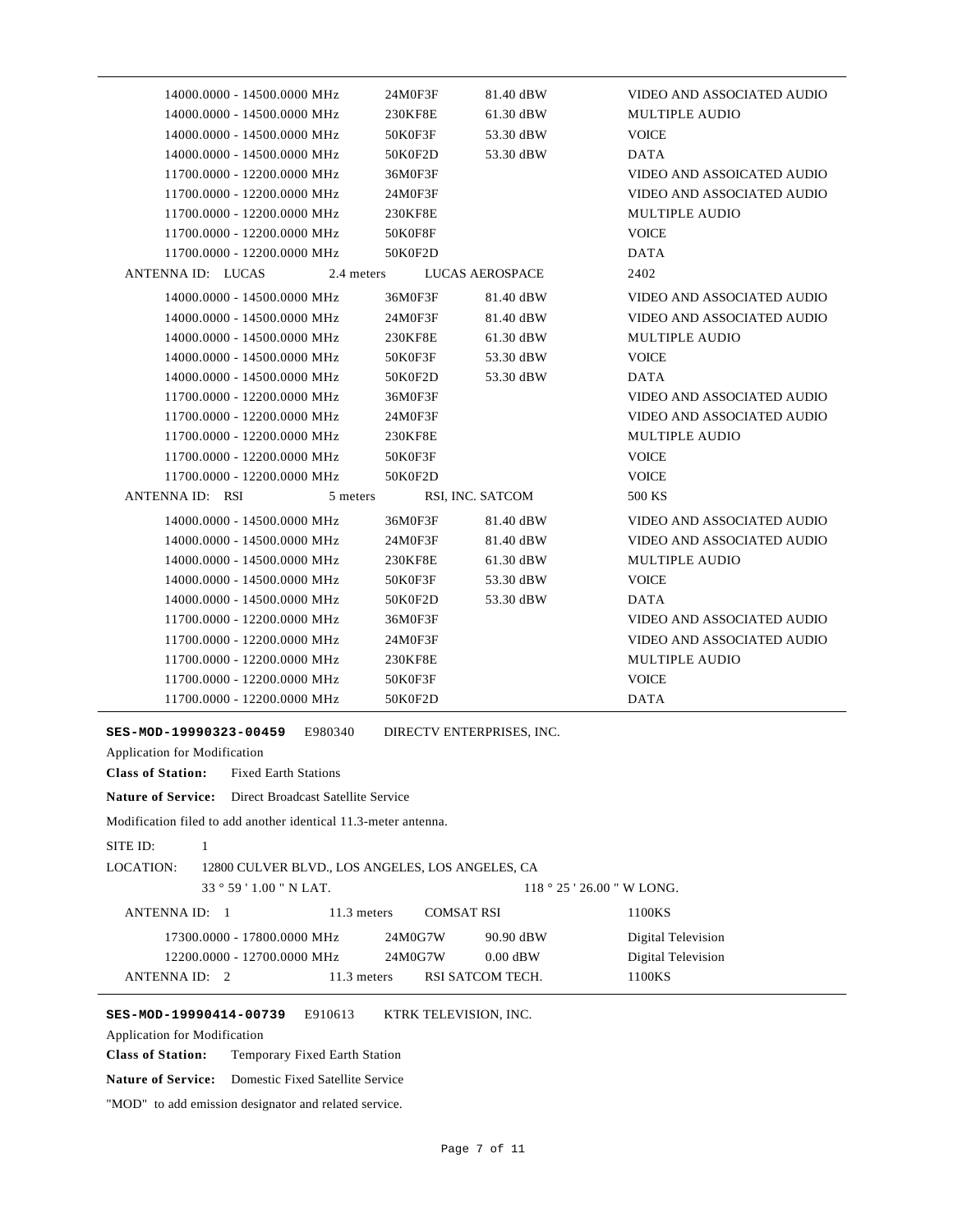| SITE ID:<br>1<br><b>LOCATION:</b>                                                                                                     |                           |                                           |                                                                                                   |
|---------------------------------------------------------------------------------------------------------------------------------------|---------------------------|-------------------------------------------|---------------------------------------------------------------------------------------------------|
| ANTENNA ID: 1<br>2.4 meters                                                                                                           | ANDREW CORP.              |                                           | ESA24VSM-124                                                                                      |
| 14000.0000 - 14500.0000 MHz<br>14000.0000 - 14500.0000 MHz                                                                            | 36M0F3F<br>26K0F3E        | 76.40 dBW<br>38.70 dBW                    |                                                                                                   |
| 11700.0000 - 12200.0000 MHz<br>14000.0000 - 14500.0000 MHz                                                                            | 36M0F3F<br>15M0G7W        | $0.00$ dBW<br>66.00 dBW                   | DIGITAL MCPC QPSK CARRIER<br><b>USED FOR VIDEO/VOICE/DATA</b>                                     |
| 11700.0000 - 12200.0000 MHz                                                                                                           | 15M0G7W                   |                                           | DIGITAL MCPC OPSK CARRIER<br>USED FOR VIDEO/VOICE/DATA                                            |
| E970115<br>SES-MOD-19990414-00740<br><b>Application for Modification</b><br><b>Class of Station:</b><br>Temporary Fixed Earth Station | WTVG, INC.                |                                           |                                                                                                   |
| <b>Nature of Service:</b><br>Domestic Fixed Satellite Service                                                                         |                           |                                           |                                                                                                   |
| "MOD" to add new emission designator and related service.                                                                             |                           |                                           |                                                                                                   |
| SITE ID:<br>$\mathbf{1}$<br><b>LOCATION:</b>                                                                                          |                           |                                           |                                                                                                   |
| ANTENNA ID: 1<br>2.35 meters                                                                                                          | <b>VERTEX</b>             |                                           | 2.4DMK                                                                                            |
| 14000.0000 - 14500.0000 MHz                                                                                                           | 36M0F8W                   | 69.40 dBW                                 |                                                                                                   |
| 14000.0000 - 14500.0000 MHz                                                                                                           | 24M0F8W                   | 69.40 dBW                                 |                                                                                                   |
| 11700.0000 - 12200.0000 MHz                                                                                                           | 36M0F8W                   | $0.00$ dBW                                |                                                                                                   |
| 11700.0000 - 12200.0000 MHz                                                                                                           | 24M0F8W                   | $0.00$ dBW                                |                                                                                                   |
| 14000.0000 - 14500.0000 MHz                                                                                                           | 15M0G7W                   | 66.00 dBW                                 | DIGITAL MCPC QPSK CARRIER                                                                         |
| 11700.0000 - 12200.0000 MHz                                                                                                           | 15M0G7W                   |                                           | <b>USED FOR VIDEO/VOICE/DATA</b><br>DIGITAL MCPC QPSK CARRIER<br><b>USED FOR VIDEO/VOICE/DATA</b> |
| SES-MOD-19990420-00633<br>E970176<br>Application for Modification<br><b>Class of Station:</b><br>Temporary Fixed Earth Station        | ABC, INC. (d/b/a KFSN-TV) |                                           |                                                                                                   |
| Domestic Fixed Satellite Service<br><b>Nature of Service:</b>                                                                         |                           |                                           |                                                                                                   |
| "MOD" to add emission designator and related service.                                                                                 |                           |                                           |                                                                                                   |
| SITE ID:<br>$\mathbf{1}$                                                                                                              |                           |                                           |                                                                                                   |
| <b>LOCATION:</b>                                                                                                                      |                           |                                           |                                                                                                   |
| 2.4 meters<br>ANTENNA ID: 1                                                                                                           | <b>ANDREW</b>             |                                           | ESA24NG-LTE                                                                                       |
| 14000.0000 - 14500.0000 MHz                                                                                                           | 36M0F8W                   | 74.70 dBW                                 |                                                                                                   |
| 14000.0000 - 14500.0000 MHz                                                                                                           | 64K067E                   | 42.60 dBW                                 |                                                                                                   |
| 14000.0000 - 14500.0000 MHz                                                                                                           | 26K0F3E                   | 38.70 dBW                                 |                                                                                                   |
| 14000.0000 - 14500.0000 MHz                                                                                                           | 15M0G7W                   | 74.70 dBW                                 | DIGITAL MCPC QPSK CARRIER<br><b>USED FOR VIDEO/VOICE/DATA</b>                                     |
| 11700.0000 - 12200.0000 MHz                                                                                                           | 15M0G7W                   |                                           | DIGITAL MCPC QPSK CARRIER<br><b>USED FOR VIDEO/VOICE/DATA</b>                                     |
| E873362<br>SES-MOD-19990504-00854                                                                                                     |                           | ABC HOLDING COMPANY, INC. (d/b/a KABC-TV) |                                                                                                   |

Application for Modification

**Class of Station:** Temporary Fixed Earth Station

**Nature of Service:** Domestic Fixed Satellite Service

"MOD" to add a new emission designator and related service.

SITE ID: 1

LOCATION: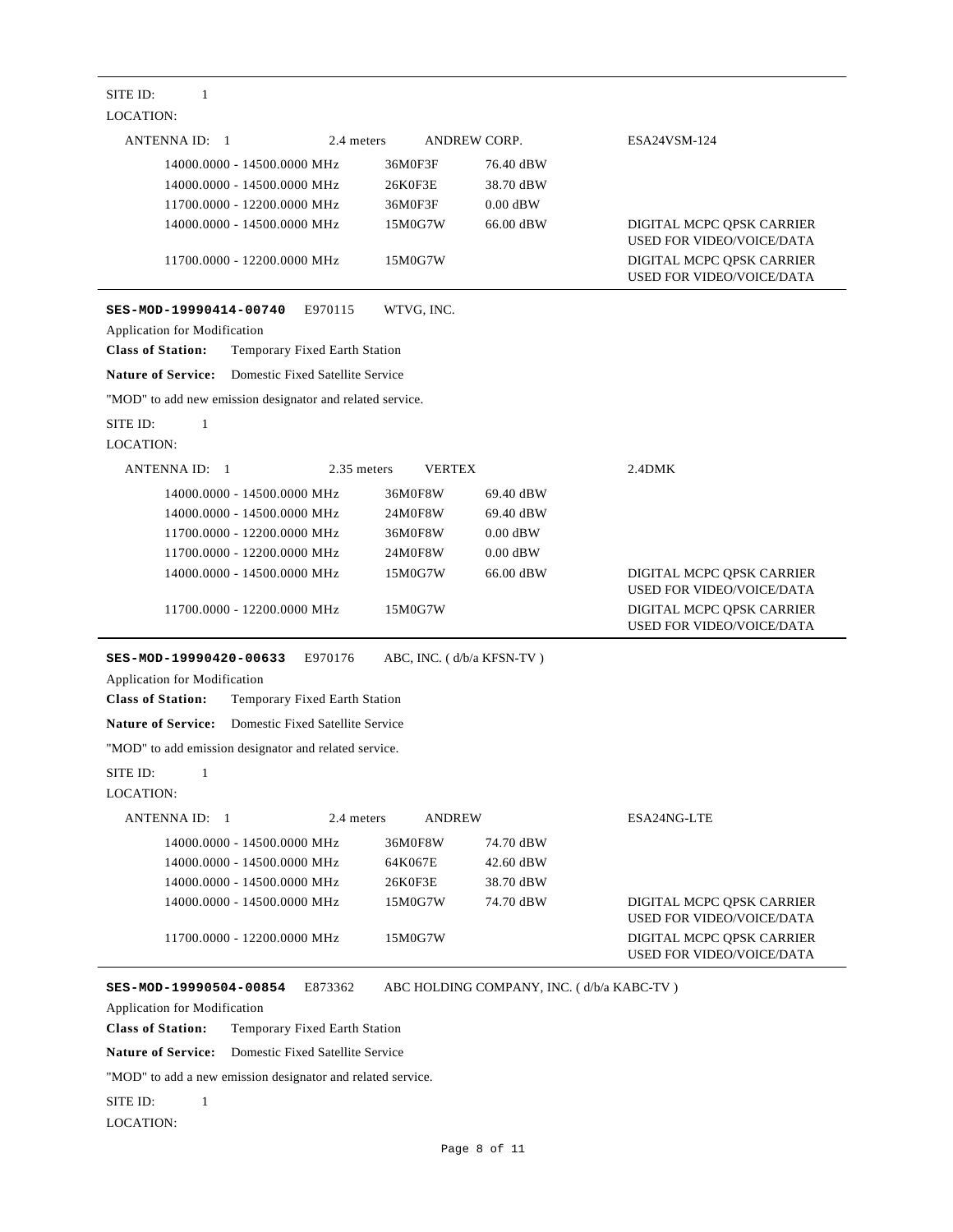| ANTENNA ID: 1<br>3.7 meters                                                                                                                        |               | ANDREW CORPORATION                         | ESA37-124-7                                                   |
|----------------------------------------------------------------------------------------------------------------------------------------------------|---------------|--------------------------------------------|---------------------------------------------------------------|
| 14000.0000 - 14500.0000 MHz                                                                                                                        | 36000F9       | 79.90 dBW                                  |                                                               |
| 14000.0000 - 14500.0000 MHz                                                                                                                        | 30F9          | 48.20 dBW                                  |                                                               |
| 14000.0000 - 14500.0000 MHz                                                                                                                        | 15M0G7W       | 74.70 dBW                                  | DIGITAL MCPC QPSK CARRIER<br><b>USED FOR VIDEO/VOICE/DATA</b> |
| 11700.0000 - 12200.0000 MHz                                                                                                                        | 15M0G7W       |                                            | DIGITAL MCPC OPSK CARRIER<br><b>USED FOR VIDEO/VOICE/DATA</b> |
| SES-MOD-19990601-00748<br>E2203                                                                                                                    | ALASCOM, INC. |                                            |                                                               |
| Application for Modification                                                                                                                       |               |                                            |                                                               |
| <b>Class of Station:</b><br><b>Fixed Earth Stations</b>                                                                                            |               |                                            |                                                               |
| Nature of Service: Domestic Fixed Satellite Service, Fixed Satellite Service                                                                       |               |                                            |                                                               |
| SITE ID:<br>$\mathbf{1}$                                                                                                                           |               |                                            |                                                               |
| LOCATION:<br>ANVIK, AK                                                                                                                             |               |                                            |                                                               |
| 62°38'59.00" N LAT.                                                                                                                                |               |                                            | 160 ° 11 ' 34.00 " W LONG.                                    |
| ANTENNA ID: 1<br>4.5 meters                                                                                                                        |               | ANDREW CORPORATION                         | ESA5-46A                                                      |
| 5925.0000 - 6425.0000 MHz                                                                                                                          | 30K0F3W       | 48.60 dBW                                  |                                                               |
| 5925.0000 - 6425.0000 MHz                                                                                                                          | 24K0G1D       | 40.60 dBW                                  |                                                               |
| 5925.0000 - 6425.0000 MHz                                                                                                                          | 86K4G1D       | 54.80 dBW                                  |                                                               |
| 5925,0000 - 6425,0000 MHz                                                                                                                          | 75K6G1D       | 54.20 dBW                                  |                                                               |
| 5925.0000 - 6425.0000 MHz                                                                                                                          | 53K3G1W       | 54.10 dBW                                  |                                                               |
| 5925.0000 - 6425.0000 MHz                                                                                                                          | 26K7G1W       | 51.00 dBW                                  |                                                               |
| 5925.0000 - 6425.0000 MHz                                                                                                                          | 13K3G1E       | 36.60 dBW                                  |                                                               |
| 3700.0000 - 4200.0000 MHz                                                                                                                          |               | $0.00$ dBW                                 |                                                               |
| <b>Nature of Service:</b> Domestic Fixed Satellite Service<br>"MOD" to change emission designator and related service.<br>SITE ID:<br>$\mathbf{1}$ |               |                                            |                                                               |
| LOCATION:<br>MINTO, AK<br>65°8'58.40"N LAT.                                                                                                        |               |                                            |                                                               |
|                                                                                                                                                    |               |                                            | $149°21'10.00''$ W LONG.                                      |
| ANTENNA ID: 1                                                                                                                                      |               | 4.5 meters ANDREW CORPORATION ESA 45-39239 |                                                               |
| 5925.0000 - 6425.0000 MHz                                                                                                                          | 1M15G7W       | 69.40 dBW                                  | OPSK, VOICE, DATA, FEC 7/8,<br><b>ADPCM</b>                   |
| 3700.0000 - 4200.0000 MHz                                                                                                                          | 1M15G7W       |                                            | QPSK, VOICE, DATA, FEC 7/8,<br>ADPCM                          |
| SES-MOD-19990607-00831<br>E6238                                                                                                                    |               | ALASCOM, INC./UNITED UTILITIES, INC.       |                                                               |
| Application for Modification<br><b>Class of Station:</b><br><b>Fixed Earth Stations</b>                                                            |               |                                            |                                                               |
| <b>Nature of Service:</b> Domestic Fixed Satellite Service                                                                                         |               |                                            |                                                               |
|                                                                                                                                                    |               |                                            |                                                               |
|                                                                                                                                                    |               |                                            |                                                               |
|                                                                                                                                                    |               |                                            |                                                               |
| "MOD" to change emission designator and related service.<br>SITE ID:<br>$\mathbf{1}$                                                               |               |                                            |                                                               |
| LOCATION:<br>NIKOLAI, AK                                                                                                                           |               |                                            |                                                               |
| $63°0'41.00''$ N LAT.                                                                                                                              |               |                                            | 154 ° 22 ' 51.00 " W LONG.                                    |
| ANTENNA ID: 1<br>4.5 meters                                                                                                                        |               | ANDREW CORP.                               | 49900-2                                                       |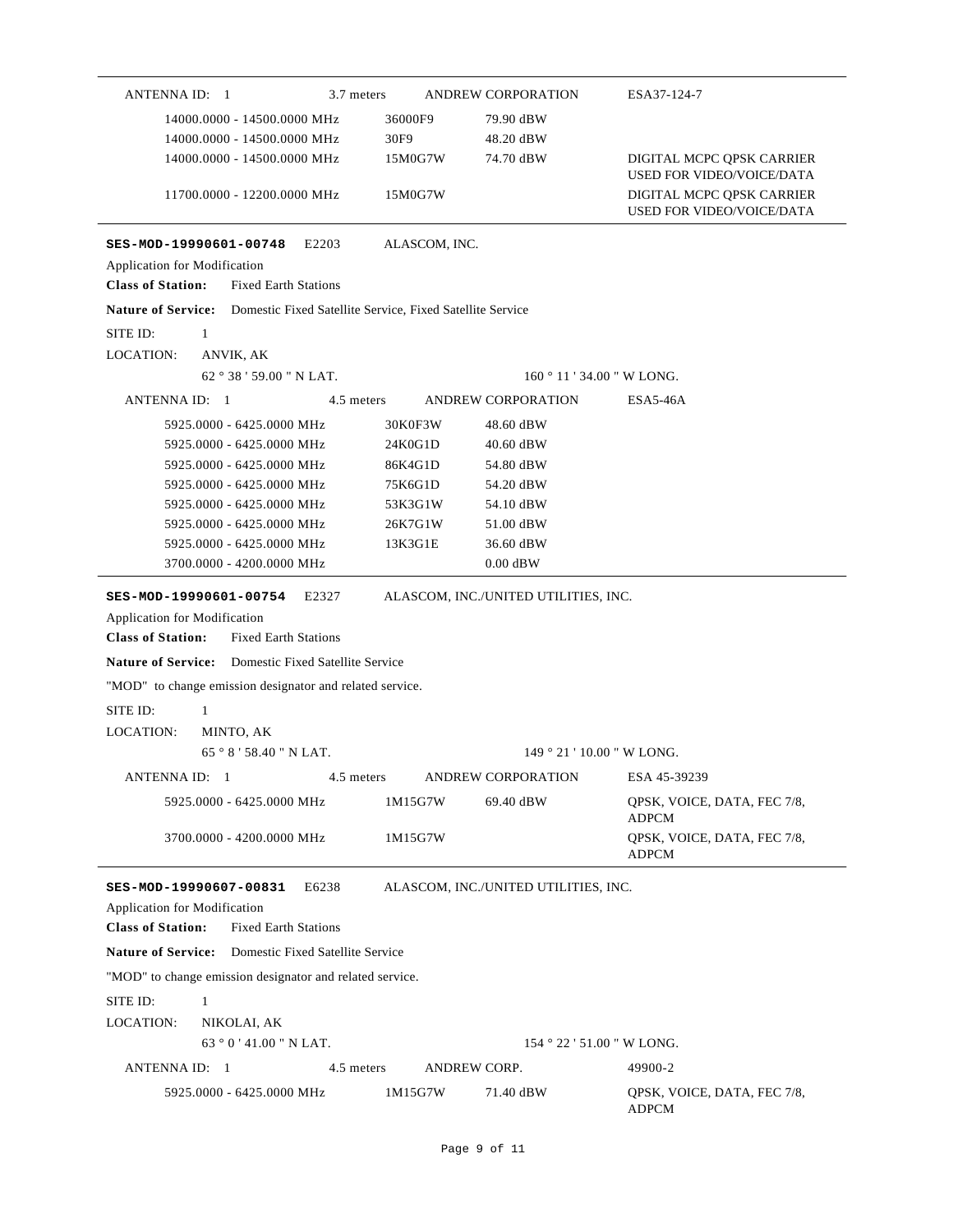| 3700.0000 - 4200.0000 MHz                                                                                                                                                                            | 1M15G7W                              | QPSK, VOICE, DATA, FEC 7/8,<br><b>ADPCM</b>                                |
|------------------------------------------------------------------------------------------------------------------------------------------------------------------------------------------------------|--------------------------------------|----------------------------------------------------------------------------|
| E2212<br>SES-MOD-19990607-00832<br><b>Application for Modification</b><br><b>Class of Station:</b><br><b>Fixed Earth Stations</b>                                                                    | ALASCOM, INC./UNITED UTILITIES, INC. |                                                                            |
| <b>Nature of Service:</b> Domestic Fixed Satellite Service                                                                                                                                           |                                      |                                                                            |
| "MOD" to change emission designator and related service.                                                                                                                                             |                                      |                                                                            |
| SITE ID:<br>1                                                                                                                                                                                        |                                      |                                                                            |
| <b>LOCATION:</b><br>STEVENS VILLAGE, AK                                                                                                                                                              |                                      |                                                                            |
| $66$ $^{\circ}$ 0 $^{\prime}$ 32.00 " N LAT.                                                                                                                                                         |                                      | 149 ° 5 ' 33.00 " W LONG.                                                  |
| ANTENNA ID: 1<br>4.5 meters                                                                                                                                                                          | ANDREW CORPORATION                   | ESA45-39239                                                                |
| 5925.0000 - 6425.0000 MHz                                                                                                                                                                            | 1M15G7W<br>75.40 dBW                 | QPSK, VOICE, DATA, FEC 7/8,<br><b>ADPCM</b>                                |
| 3700.0000 - 4200.0000 MHz                                                                                                                                                                            | 1M15G7W                              | QPSK, VOICE, DATA, FEC 7/8,<br><b>ADPCM</b>                                |
| SES-MOD-19990607-00834<br>E6394<br>Application for Modification<br><b>Class of Station:</b><br><b>Fixed Earth Stations</b>                                                                           | ALASCOM, INC./UNITED UTILITIES, INC. |                                                                            |
| <b>Nature of Service:</b> Domestic Fixed Satellite Service                                                                                                                                           |                                      |                                                                            |
| "MOD" to change emission designator and related service.                                                                                                                                             |                                      |                                                                            |
| SITE ID:<br>1                                                                                                                                                                                        |                                      |                                                                            |
| LOCATION:<br>TAKOTNA, AK                                                                                                                                                                             |                                      |                                                                            |
| 62°59'21.00" N LAT.                                                                                                                                                                                  |                                      | 156 ° 3 ' 47.00 " W LONG.                                                  |
| ANTENNA ID: 1<br>4.5 meters                                                                                                                                                                          | ANDREW CORPORATION                   | ESA5-46A                                                                   |
| 5925.0000 - 6425.0000 MHz<br>3700.0000 - 4200.0000 MHz                                                                                                                                               | 69.60 dBW<br>1M15G7W<br>1M15G7W      | QPSK, VOICE, DATA, FEC 7/8,<br><b>ADPCM</b><br>QPSK, VOICE, DATA, FEC 7/8, |
|                                                                                                                                                                                                      |                                      | <b>ADPCM</b>                                                               |
| SES-MOD-19990607-00836<br>E6239<br><b>Application for Modification</b><br><b>Class of Station:</b><br><b>Fixed Earth Stations</b>                                                                    | ALASCOM, INC./UNITED UTILITIES, INC. |                                                                            |
| Nature of Service: Domestic Fixed Satellite Service                                                                                                                                                  |                                      |                                                                            |
| "MOD" to change emission designator and related service.                                                                                                                                             |                                      |                                                                            |
| SITE ID:<br>1                                                                                                                                                                                        |                                      |                                                                            |
| LOCATION:<br>LIME VILLAGE, AK                                                                                                                                                                        |                                      |                                                                            |
| 61 ° 21 ' 20.00 " N LAT.                                                                                                                                                                             |                                      | 155 ° 26 ' 4.00 " W LONG.                                                  |
| <b>ANTENNA ID: 1</b><br>4.5 meters                                                                                                                                                                   | <b>ANDREW CORPORATION</b>            | ESA5-46A                                                                   |
| 5925.0000 - 6425.0000 MHz                                                                                                                                                                            | 1M15G7W<br>71.50 dBW                 | QPSK, VOICE, DATA, FEC 7/8,<br><b>ADPCM</b>                                |
| 3700.0000 - 4200.0000 MHz                                                                                                                                                                            | 1M15G7W                              | QPSK, VOICE, DATA, FEC 7/8,<br>ADPCM                                       |
| SES-MOD-19990607-00865<br>E <sub>2201</sub><br><b>Application for Modification</b><br><b>Class of Station:</b><br><b>Fixed Earth Stations</b><br>Nature of Service: Domestic Fixed Satellite Service | ALASCOM, INC.                        |                                                                            |
| "MOD" to change emission designator and related service.                                                                                                                                             |                                      |                                                                            |